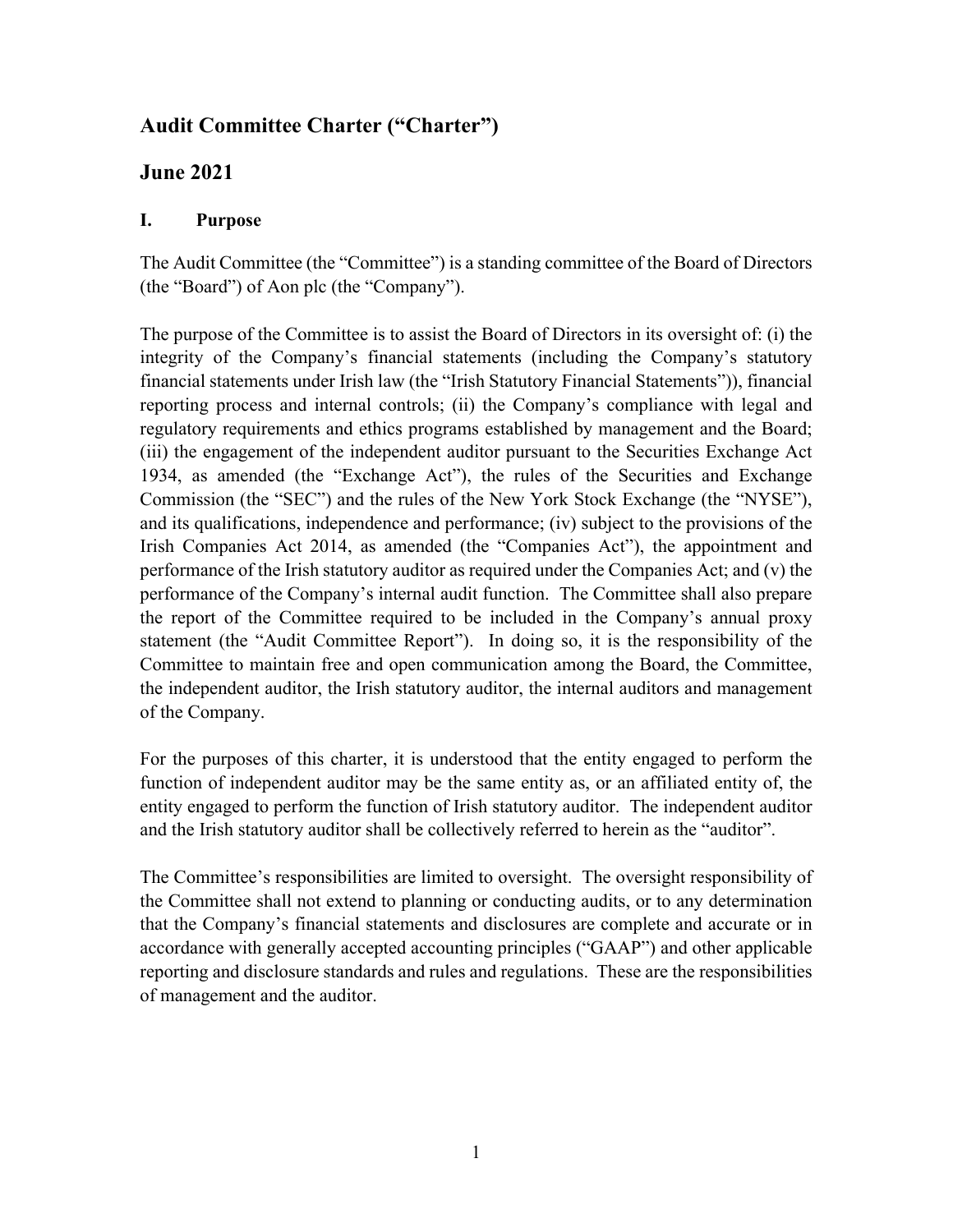#### **II. Membership, Structure and Organization**

- 1. *Members.*The membership of the Committee shall be determined by the Board and shall consist of three or more Directors who are not members of management. The Board shall also appoint a Committee Chairperson (the "Chairperson"). All of the members of the Committee shall meet the independence requirements of the NYSE, the independence rules for members of the Audit Committee issued by the SEC and any additional requirements under applicable law. In addition, all Committee members shall be financially literate, as determined by the Board in its business judgment, and at least one Committee member shall qualify as an "audit committee financial expert," as such term is defined by the SEC and such person will be presumed to have accounting or related financial management expertise. In addition, at least one member shall satisfy the independent and accounting / auditing competence requirements of section 167 of the Companies Act. The Board may remove any member from the Committee at any time.
- 2. *Meetings.*The Committee shall meet at least four times per year, and at such other times as it deems necessary to fulfill its responsibilities. The Committee shall meet separately, periodically, with management, the internal auditors (or other personnel responsible for the internal audit function) and with the auditor. The Committee may meet in person, by telephone, video conference and / or any other method of electronic communication and may also act by written resolution in lieu of a meeting.
- 3. *Delegation of Authority.* To the extent permitted by applicable law and the listing standards of the NYSE, the Committee may establish subcommittees consisting of one or more members, other directors and management to carry out such duties as the Committee may delegate, including duties specified in this charter.
- 4. *Resources.* The Committee has the authority to retain, at the Company's expense, such outside advisors, including independent legal counsel or other experts or advisors, as it deems appropriate, and to approve the fees and expenses of such advisors. In discharging its oversight role, the Committee shall have full access to all books, records, facilities and personnel of the Company. The Company will provide for appropriate funding, as determined by the Committee (in accordance with this charter), for the payment of compensation to the auditor or any outside advisors engaged by the Committee and for the payment of ordinary course administrative expenses of the Committee that are necessary for the discharge of its duties.
- 5. *Charter.* The Committee shall annually review and reassess the adequacy of this charter and recommend any proposed changes to the Board for approval.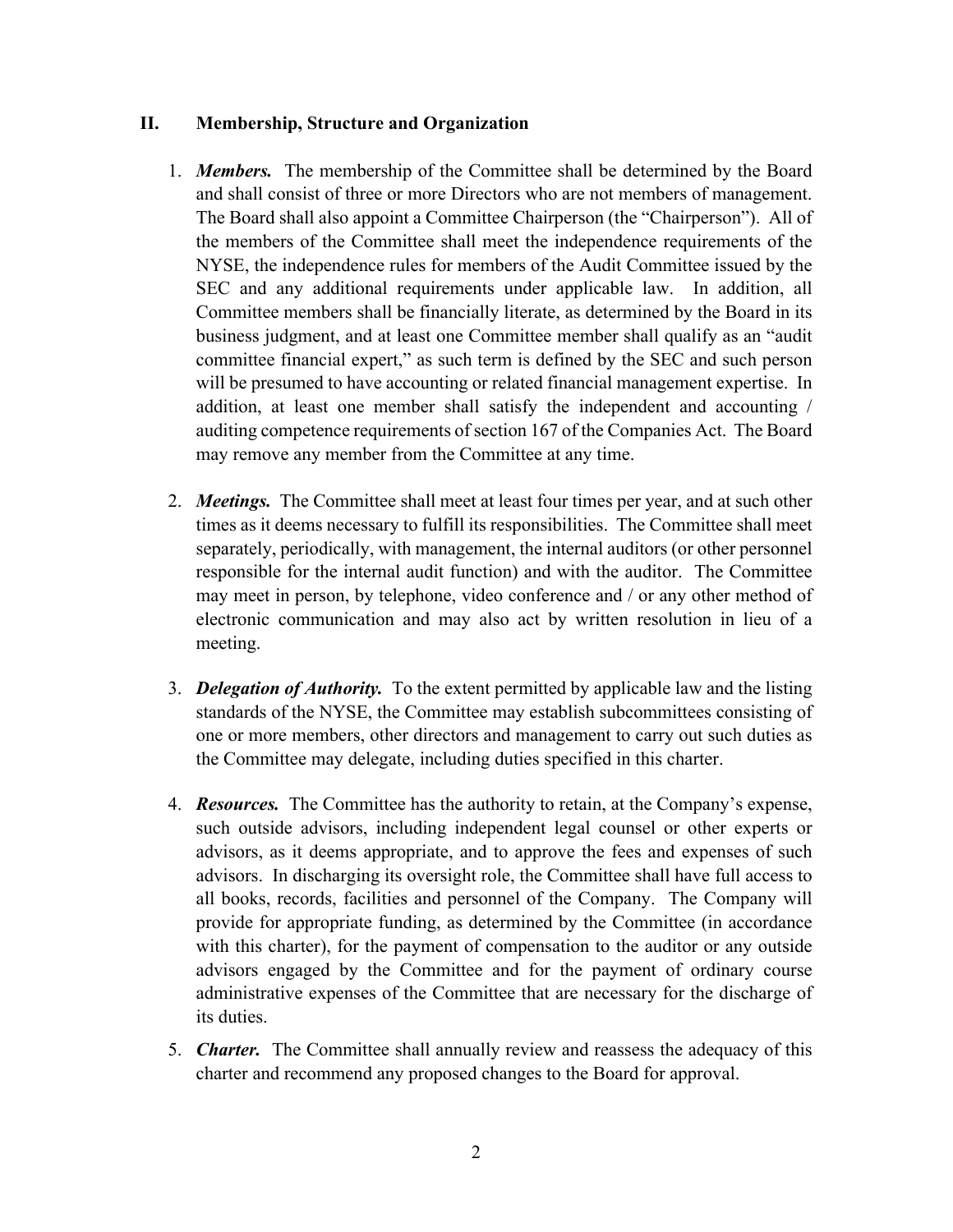6. *Agenda, Minutes and Reports.* The Chairperson shall be responsible for setting the agendas for meetings. The agenda and information concerning the business to be conducted at each Committee meeting shall, to the extent practicable, be communicated to members sufficiently in advance of each meeting to permit meaningful review. The Chairperson will report regularly to the full Board on the Committee's activities, findings and recommendations, including the results of the Committee's annual evaluation. The report to the Board may take the form of an oral report by the Chairperson or by any other member of the Committee designated by the Chairperson to make such report. The Company Secretary shall assist the Committee in maintaining minutes or other records of meetings and activities.

### **III. Responsibilities**

The Committee, in carrying out its responsibilities, believes its policies and procedures should remain flexible, in order to best react to changing conditions and circumstances. The Committee should take the appropriate actions to set the overall "tone" for quality financial reporting, sound business practices and ethical behavior.

In addition to the duties and responsibilities expressly delegated to the Committee in this Charter, the Committee may exercise any other powers and carry out any other responsibilities consistent with this Charter, the purposes of the Committee, the Company's bylaws and policies and applicable laws and NYSE rules.

The following shall be the principal recurring processes of the Committee in carrying out its oversight responsibilities. The processes are set forth as a guide with the understanding that the Committee may supplement them as appropriate.

1. *Engagement and Oversight of the Independent Auditor.* The Committee shall be responsible for the appointment, retention, termination, compensation and oversight of the Company's independent auditor, in accordance with the requirements of the Exchange Act and the rules of the SEC and NYSE, and the independent auditor shall report directly to the Committee on the terms set forth in this charter. The Committee shall have a clear understanding with management and the independent auditor that the independent auditor is ultimately accountable to the Board and the Committee, as representatives of the Company's shareholders.

2. *Recommendation of the Irish Statutory Auditor.* The Committee shall be responsible for recommending the appointment of, and, subject to appropriate delegation from the Company's shareholders, remuneration of, the Company's Irish statutory auditor. Such recommendation shall be submitted to the Company's shareholders for approval at each annual general meeting of the Company's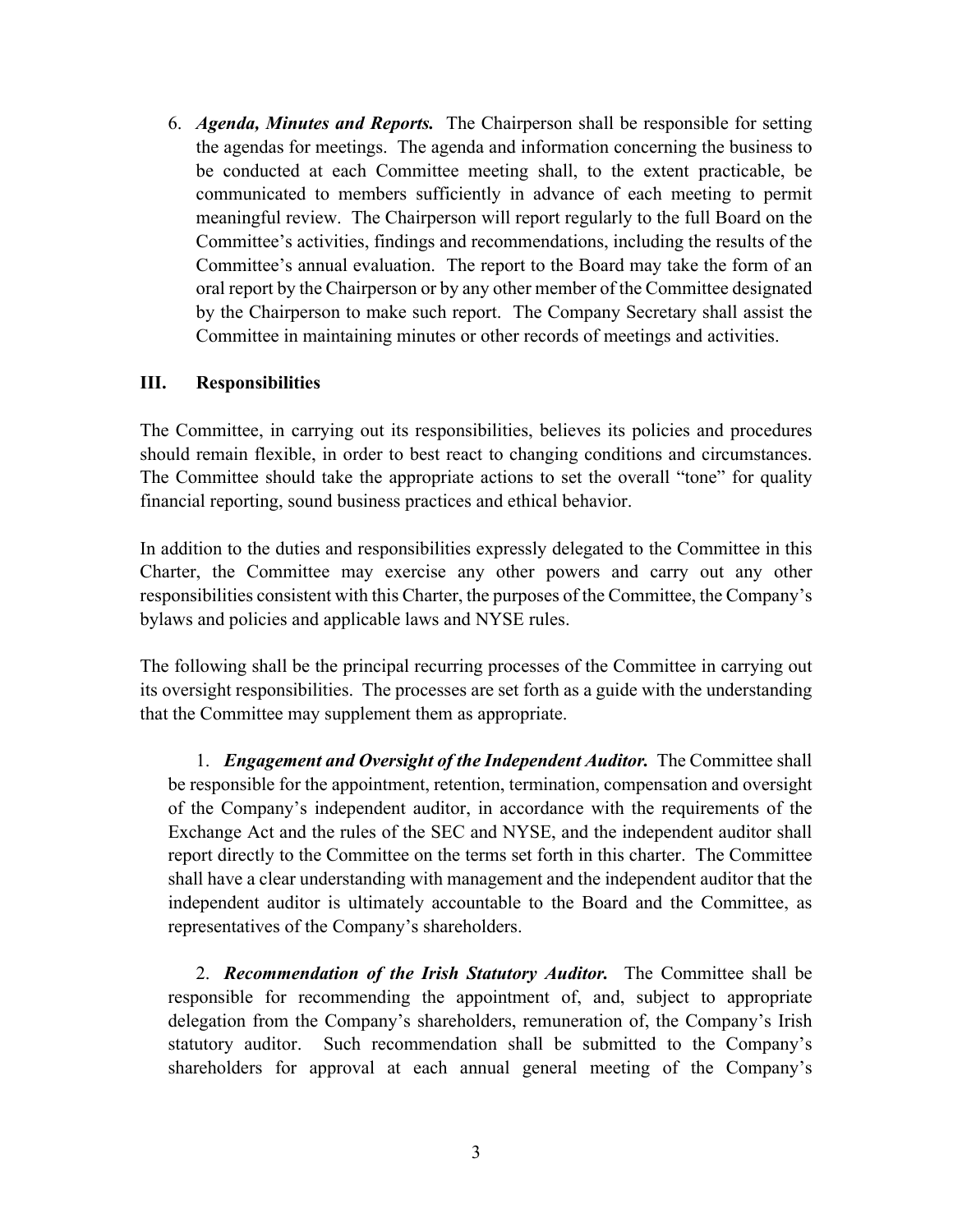shareholders. The Irish statutory auditor shall report directly to the Committee and the Committee shall oversee the Irish statutory auditor on the terms set forth in this charter.

3. *Companies Act Requirements.* Without prejudice to any other provisions of this charter and the responsibility of the Board under the Companies Act and in compliance with section 167 of the Companies Act, the responsibilities of the Committee shall include: (i) the monitoring of the financial reporting process; (ii) the monitoring of the effectiveness of the Company's systems of internal control, internal audit and risk management; (iii) the monitoring of the statutory audit of the Company's Irish Statutory Financial Statements; and (iv) the review and monitoring of the independence of the Irish statutory auditor under Irish law and in particular the provision of additional services to the Company.

4. *Pre-Approval of Audit and Non-Audit Services.* The Committee shall preapprove all auditing and non-audit services to be provided to the Company by the auditor, subject to any exceptions provided in the Exchange Act and applicable law. The Committee may delegate to one or more of its members the authority to grant such preapprovals, provided that any such decision of such member or members shall be presented to the full Committee at its next scheduled meeting.

5. *Annual Report on Independence and Quality Control of the Auditor.* The Committee shall, at least annually, obtain and review a report by the auditor describing: the firm's internal quality-control procedures; any material issues raised by the most recent internal quality-control review, peer review or Public Company Accounting Oversight Board ("PCAOB") review of the audit firm or by any inquiry or investigation by governmental or professional authorities within the preceding five years, respecting any independent audits carried out by the audit firm, and any steps taken to deal with any such issues; and (to assess the auditor's independence) all relationships between the auditor and the Company. The Committee shall obtain and review a report by the auditor describing all relationships between the independent auditor and the Company consistent with applicable requirements of the PCAOB regarding the independent auditor's communications with the audit committee concerning independence.

6. *Evaluation of the Auditor.* After reviewing the foregoing report and the performance of the auditor throughout the year, the Committee shall evaluate the auditor's qualifications, performance and independence, including a review and evaluation of the lead partner assigned to the Company's audit. In making its evaluation, the Committee should take into account the opinions of management and the Company's internal auditors. The Committee shall consider whether in addition to assuring the regular rotation of the lead audit partner, the Committee should further consider whether there should be regular rotation of the audit firm itself. The Committee shall present its conclusions with respect to the auditor to the full Board.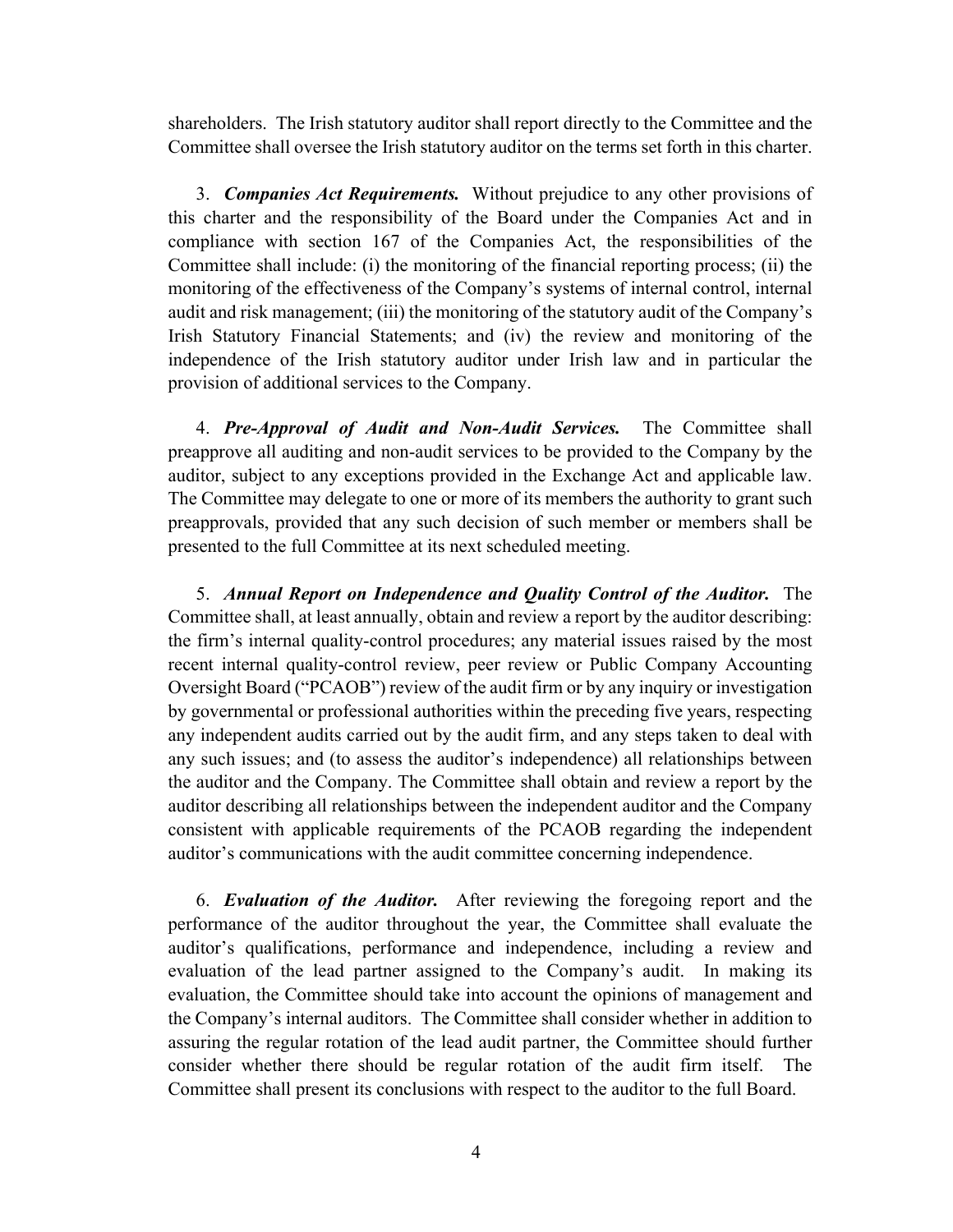7. *Discussion of the Audit.* The Committee shall review and discuss with the auditor (a) the auditor's responsibilities under GAAS (Generally Accepted Auditing Standards) and applicable law and the responsibilities of management in the audit process, (b) the overall audit strategy, (c) the scope and timing of the annual audit, (d) any significant risks identified during the auditor's risk assessment procedures and (e) when completed, the results, including significant findings, of the audit. The Committee shall also review with the auditor (i) any accounting adjustments that were noted or proposed by the auditor, (ii) any communications between the audit team and the audit firm's national office respecting auditing or accounting issues presented by the engagement and (iii) any "management" or "internal control" letter issued, or proposed to be issued, by the auditor. The review shall include a discussion of the responsibilities, budget and staffing of the Company's internal audit function, and the independence and authority of its reporting obligations.

8. *Review of Certain Matters with the Auditor and Management.* The Committee shall review with the auditor and management any audit problems or difficulties and management's response, including any restrictions on the scope of the auditor's activities or on access to requested information, and any significant disagreements with management. The Committee shall also oversee the resolution of disagreements between management and the auditor regarding financial reporting.

9. *Employment of Current or Former Audit Staff.* The Committee shall set and review periodically hiring policies for employees or former employees of the auditor. Advance approval by the Committee, or Chairperson acting on behalf of the Committee, shall be required prior to the hiring of any partner or senior manager from the auditor who has worked on the Company's account during the past three years.

10. *Certification Process.* The Committee shall review disclosures made to the Committee by the Company's Chief Executive Officer and Chief Financial Officer during their certification process for the Form 10-K and Form 10-Q.

11. *Review of Financial Statements and Disclosure.* The Committee shall meet to review and discuss with management and the auditor the Company's annual audited financial statements, including the stand-alone parent company accounts and the consolidated accounts of the Company required under the Companies Act, and quarterly financial statements. The Committee shall also review the Company's specific disclosures under "Management's Discussion and Analysis of Financial Condition and Results of Operations" and provisions and disclosure required pursuant to the Companies Act. The Committee shall discuss with the auditor: (a) all critical accounting policies and practices used in the audit; (b) all alternative treatments of financial information within GAAP or other accounting standards that have been discussed with management, the ramifications of the use of such alternative disclosures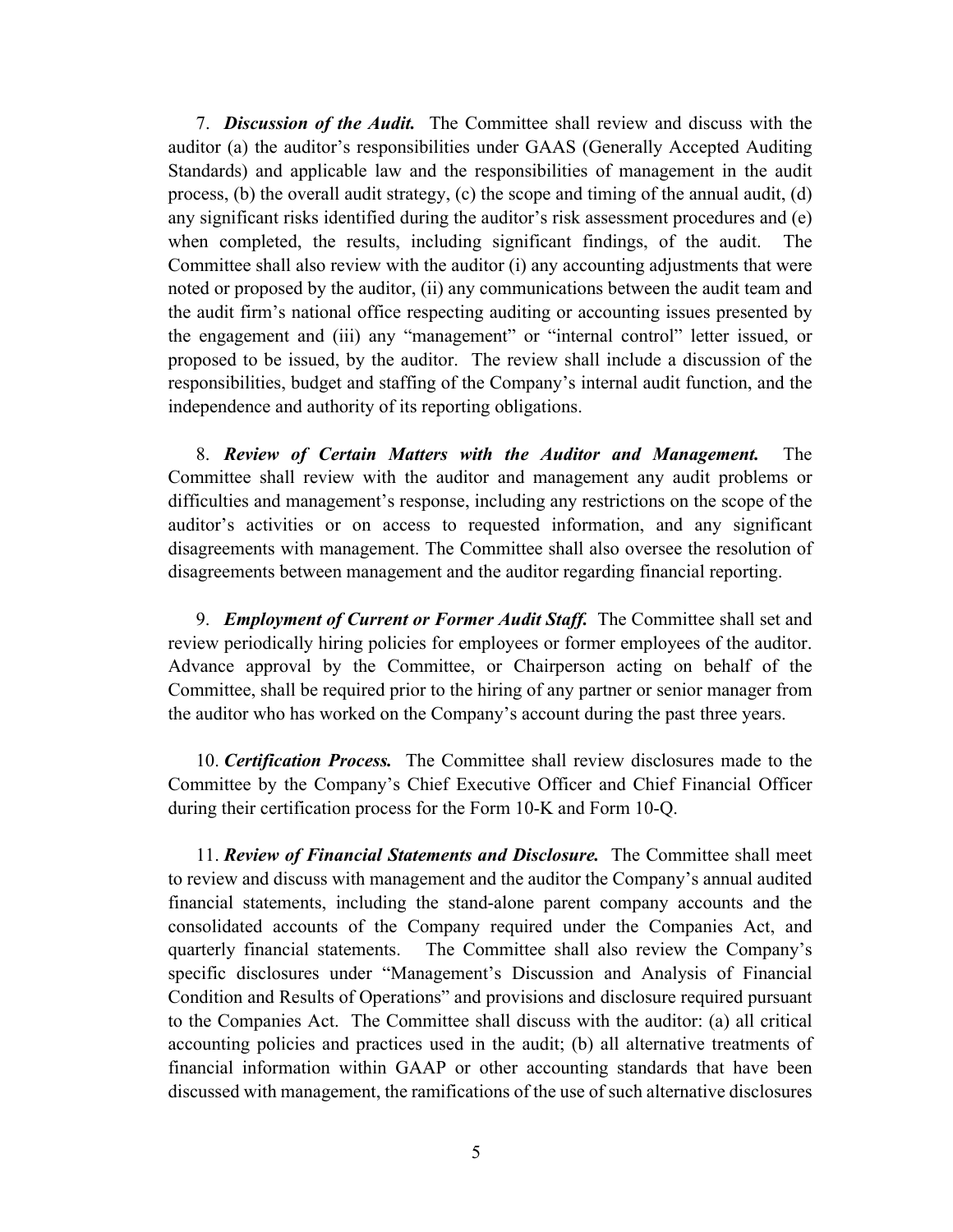and treatments and the treatment preferred by the auditor; and (c) other material written communications between the auditors and management, such as any management letter or schedule of unadjusted differences. This review should include a discussion of the judgments of management and the auditor about the quality, not just acceptability, of accounting principles, the reasonableness of significant judgments, and the clarity of the disclosures in the financial statements. As part of this review and discussion, the Committee shall consider the results of the annual audit and any other matters required to be communicated to the Committee by the auditor under auditing standards generally accepted in the United States and pursuant to the Companies Act. Based on this review, the Committee shall recommend to the Board that the audited financial statements be included in the Company's Annual Report on Form 10-K as required by SEC and NYSE rules, distribution to members of the Company and laying before the annual general meeting of the shareholders of the Company as required by the Companies Act. The Committee shall provide the Company with the report of the Committee with respect to the audited financial statements (the "Audit Committee Report") and shall also recommend that the Audit Committee Report be included in the proxy statement of the Company sent to shareholders prior to each annual general meeting of the shareholders of the Company.

12. *Irish Statutory Financial Statements.* The Committee shall review and discuss with the Company's management and the Irish statutory auditor the Irish Statutory Financial Statements including the directors' report thereon prepared in accordance with applicable accounting policies. Based on such review and discussion, the Committee shall report to the Board on whether it recommends that the Irish Statutory Financial Statements and the directors' report thereon be approved by the Board and signed on their behalf.

13. *Review of Specific Financial Matters.* The Committee shall review with the auditor, management and internal audit personnel, as appropriate: (a) major issues regarding accounting principles and financial statement presentations, including any significant changes in the Company's selection or application of accounting principles, any major issues as to the adequacy and effectiveness of the Company's internal controls, including disclosure controls and procedures and whether there are any significant deficiencies and material weaknesses in the design or operation of internal control over financial reporting which are reasonably likely to affect the Company's ability to record, process, summarize and report financial information, any special audit steps adopted in light of material control deficiencies and any fraud or wrongdoing involving management or other employees with a significant role in internal controls; (b) analyses prepared by management and/or the auditor setting forth significant financial reporting issues and judgments made in connection with the preparation of the financial statements, including analyses of the effects of alternative GAAP methods or accounting standards on financial statements; (c) the effect of regulatory and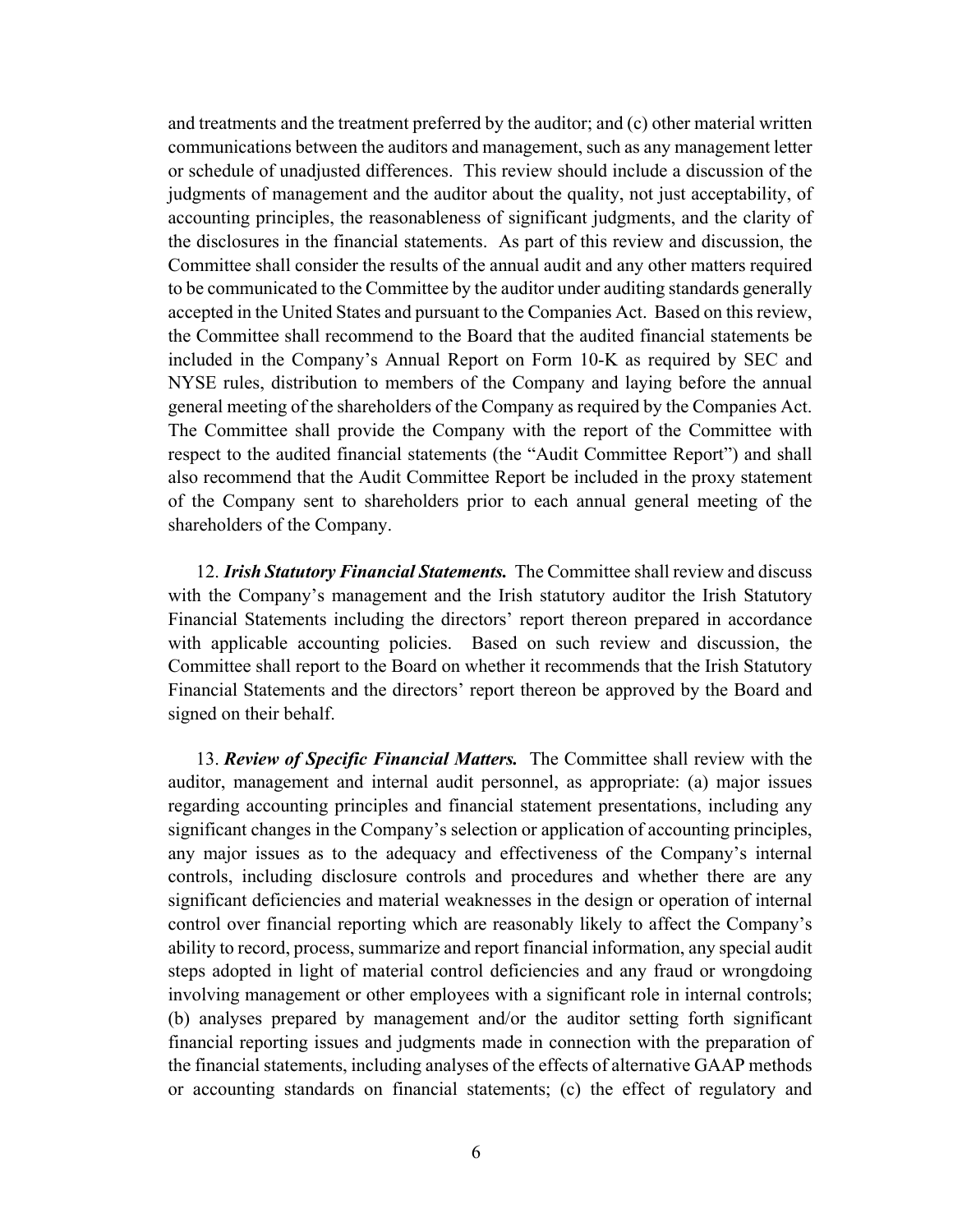accounting initiatives, as well as off-balance sheet transactions and structures, on the financial statements of the Company; and (d) earnings press releases, as well as financial information and earnings guidance provided to analysts and rating agencies.

14. *Whistleblowing Procedures.* The Committee shall establish and review periodically with management and internal audit personnel procedures for (a) the receipt, retention and treatment of complaints received by the Company regarding accounting, internal accounting controls, or auditing matters and (b) the confidential, anonymous submission by employees of the Company of concerns regarding questionable accounting or auditing matters. The Committee shall review periodically with management, internal audit personnel and the auditor any significant complaints received.

15. *Oversight of Compliance and Regulatory Matters.* The Committee shall have general oversight responsibility for the Company's legal, regulatory and ethics compliance policies and programs. The Committee shall annually review the adequacy and appropriateness of the Company's compliance policies and programs, including, without limitation, the Company's Code of Business Conduct, and shall periodically review the activities of the Company's corporate compliance function The Committee shall periodically review with management any material correspondence with, or other action by, regulators or governmental agencies. The Committee shall also periodically review with the Company's General Counsel legal matters that may have a material impact on the financial statements or the Company's compliance policies.

16. *Risk Management.* The Committee shall periodically discuss guidelines and policies with respect to risk assessment and risk management. The Committee shall periodically discuss the Company's major financial risk exposures and the steps management has taken to monitor and control such exposures.

17. *Internal Audit Oversight.* The Committee shall periodically review and discuss with the senior internal audit executive (the "Chief Audit Executive") the Company's internal audit plans and the periodic report of audit activities, investigations and results of internal audit functions. The Committee shall also approve the risk-based annual audit plan. Advance approval by the Committee, or Committee Chair acting on behalf of the Committee, shall be required prior to the appointment, reassignment or dismissal of the Chief Audit Executive.

18. *Committee Evaluation.* The Committee shall perform an annual review of its performance, including a review of compliance with this charter. The Committee shall conduct such evaluation and review in such manner as it deems appropriate and report the results of the evaluation to the Board.